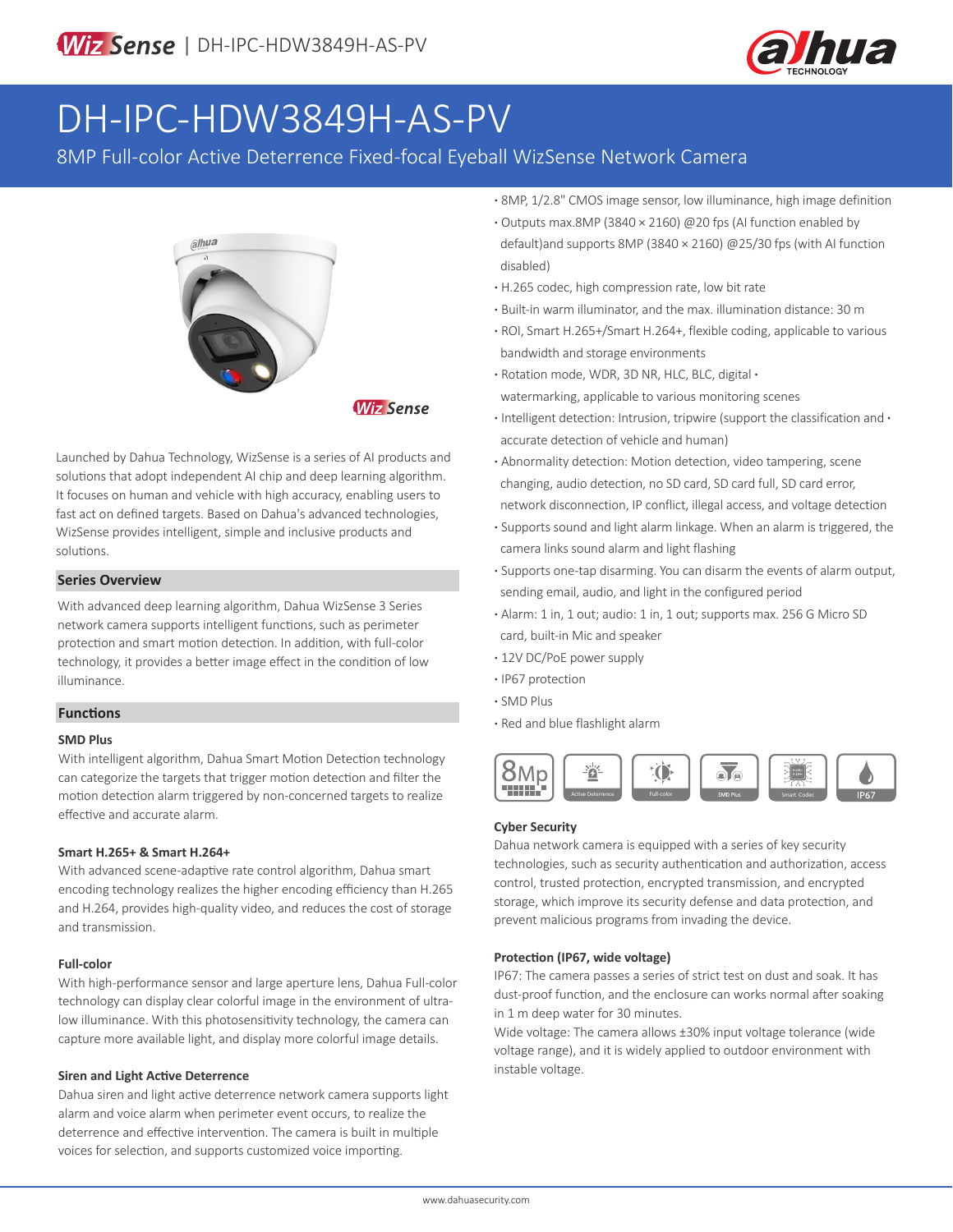## Wiz Sense | DH-IPC-HDW3849H-AS-PV

#### **Technical Specification**

| Camera                                              |          |                                                                                                                 |                                |                    |                   |
|-----------------------------------------------------|----------|-----------------------------------------------------------------------------------------------------------------|--------------------------------|--------------------|-------------------|
| <b>Image Sensor</b>                                 |          | 1/2.8" 8Megapixel progressive CMOS                                                                              |                                |                    |                   |
| Max. Resolution                                     |          | 3840(H) × 2160 (V)                                                                                              |                                |                    |                   |
| <b>ROM</b>                                          |          | <b>128 MB</b>                                                                                                   |                                |                    |                   |
| <b>RAM</b>                                          |          | 512 MB                                                                                                          |                                |                    |                   |
| <b>Scanning System</b>                              |          | Progressive                                                                                                     |                                |                    |                   |
| <b>Electronic Shutter Speed</b>                     |          | Auto/Manual 1/3 s-1/100,000 s                                                                                   |                                |                    |                   |
| Min. Illumination                                   |          | 0.007 Lux @ F1.4                                                                                                |                                |                    |                   |
| S/N Ratio                                           |          | > 56 dB                                                                                                         |                                |                    |                   |
| <b>Illumination Distance</b>                        |          | 30 m (98.4 ft)                                                                                                  |                                |                    |                   |
| Illuminator On/Off Control                          |          | Auto/Manual                                                                                                     |                                |                    |                   |
| <b>Illuminator Number</b>                           |          | 1 (Warm light)                                                                                                  |                                |                    |                   |
| Pan/Tilt/Rotation Range                             |          | Pan: 0°-360°<br>Tilt: 0°-78°<br>Rotation: 0°-360°                                                               |                                |                    |                   |
| Lens                                                |          |                                                                                                                 |                                |                    |                   |
| Lens Type                                           |          | Fixed-focal                                                                                                     |                                |                    |                   |
| Mount Type                                          |          | M12                                                                                                             |                                |                    |                   |
| Focal Length                                        |          | 2.8 mm; 3.6 mm                                                                                                  |                                |                    |                   |
| Max. Aperture                                       |          | F1.4                                                                                                            |                                |                    |                   |
| <b>Field of View</b>                                |          | 2.8 mm: Horizontal 107° x Vertical 56° x Diagonal 127°<br>3.6 mm: Horizontal 89° x Vertical 46° x Diagonal 102° |                                |                    |                   |
| Iris Type                                           |          | Fixed                                                                                                           |                                |                    |                   |
| Close Focus Distance                                |          | 2.8 mm: 1.5 m (4.9 ft)<br>3.6 mm: 2.2m (7.2 ft)                                                                 |                                |                    |                   |
| <b>DORI</b><br>Distance                             | Lens     | Detect                                                                                                          | Observe                        | Recognize          | Identify          |
|                                                     | $2.8$ mm | 87.7m<br>(287.7 ft)                                                                                             | 35.1 m<br>$(115.2 \text{ ft})$ | 17.5m<br>(57.4 ft) | 8.8m<br>(28.8 ft) |
|                                                     | $3.6$ mm | 110.3m<br>(361.8 ft)                                                                                            | 44.1m<br>(144.7ft)             | 22.1m<br>(72.5 ft) | 11m<br>(36 ft)    |
| Professional, intelligent                           |          |                                                                                                                 |                                |                    |                   |
| Trinition interioral compact the eleccification and |          |                                                                                                                 |                                |                    |                   |

| <b>IVS (Perimeter Protection)</b> | Tripwire; intrusion (support the classification and<br>accurate detection of vehicle and human)                                                                                                                                      |
|-----------------------------------|--------------------------------------------------------------------------------------------------------------------------------------------------------------------------------------------------------------------------------------|
| Intelligent Search                | Work together with Smart NVR to perform refine<br>intelligent search, event extraction and merging to event<br>videos.                                                                                                               |
| Video                             |                                                                                                                                                                                                                                      |
| Video Compression                 | H.265; H.264; H.264H; H.264B; MJPEG<br>(only supported by the sub stream)                                                                                                                                                            |
| <b>Smart Codec</b>                | Smart H.265+/Smart H.264+                                                                                                                                                                                                            |
| Video Frame Rate                  | Main stream:<br>$3840 \times 2160$ @(1-20 fps by default)<br>$3840 \times 2160$ @(1-25/30 fps with AI function disabled)<br>sub stream: 704 x 576 @ (1-25 fps)/704 x 480 @ (1-30<br>fps)<br>third stream:1280 × 1080 @ (1-25/30 fps) |
| <b>Stream Capability</b>          | 3 streams                                                                                                                                                                                                                            |

| Resolution                     | 8M (3840 × 2160); 6M (3072 × 2048); 5M (3072 ×<br>1728/2592 × 1944); 4M (2688 × 1520); 3M (2048 ×<br>1536/2304 × 1296); 1080p (1920 × 1080); 1.3M (1280 ×<br>960); 720p (1280 × 720); D1(704 × 576/704 × 480);<br>VGA (640 × 480); CIF (352 × 288/352 × 240)                                                                                                                          |
|--------------------------------|---------------------------------------------------------------------------------------------------------------------------------------------------------------------------------------------------------------------------------------------------------------------------------------------------------------------------------------------------------------------------------------|
| <b>Bit Rate Control</b>        | CBR/VBR                                                                                                                                                                                                                                                                                                                                                                               |
| Video Bit Rate                 | H.264: 32 kbps-8192 kbps<br>H.265: 12 kbps-8192 kbps                                                                                                                                                                                                                                                                                                                                  |
| Day/Night                      | Color/B/W                                                                                                                                                                                                                                                                                                                                                                             |
| <b>BLC</b>                     | Yes                                                                                                                                                                                                                                                                                                                                                                                   |
| <b>HLC</b>                     | Yes                                                                                                                                                                                                                                                                                                                                                                                   |
| <b>WDR</b>                     | 120 dB                                                                                                                                                                                                                                                                                                                                                                                |
| Scene Self-adaptation<br>(SSA) | Yes                                                                                                                                                                                                                                                                                                                                                                                   |
| <b>White Balance</b>           | Auto/natural/street lamp/outdoor/manual/regional<br>custom                                                                                                                                                                                                                                                                                                                            |
| Gain Control                   | Auto/Manual                                                                                                                                                                                                                                                                                                                                                                           |
| Noise Reduction                | 3D <sub>NR</sub>                                                                                                                                                                                                                                                                                                                                                                      |
| <b>Motion Detection</b>        | OFF/ON (4 areas)                                                                                                                                                                                                                                                                                                                                                                      |
| Region of Interest (RoI)       | Yes (4 areas)                                                                                                                                                                                                                                                                                                                                                                         |
| <b>Smart Illumination</b>      | Yes                                                                                                                                                                                                                                                                                                                                                                                   |
| Image Rotation                 | $0^{\circ}/90^{\circ}/180^{\circ}/270^{\circ}$ (Support with 1920 $\times$ 1080 resolution<br>and lower)                                                                                                                                                                                                                                                                              |
| Mirror                         | Yes                                                                                                                                                                                                                                                                                                                                                                                   |
| <b>Privacy Masking</b>         | 4 areas                                                                                                                                                                                                                                                                                                                                                                               |
| Audio                          |                                                                                                                                                                                                                                                                                                                                                                                       |
| <b>Built-in MIC</b>            | Yes                                                                                                                                                                                                                                                                                                                                                                                   |
| <b>Audio Compression</b>       | PCM, G.711a, G.711Mu, G726                                                                                                                                                                                                                                                                                                                                                            |
| Alarm                          |                                                                                                                                                                                                                                                                                                                                                                                       |
| Alarm Event                    | No SD card; SD card full; SD card error; service<br>life warning (supported by Dahua card); network<br>disconnection; IP conflict; illegal access; motion<br>detection; video tampering; tripwire; intrusion; audio<br>detection; voltage detection; external alarm; SMD; safety<br>exception; light alarm; sound alarm (11 built-in sounds<br>and custom voices importing)importing) |
| Network                        |                                                                                                                                                                                                                                                                                                                                                                                       |
| Network                        | RJ-45 (10/100 Base-T)                                                                                                                                                                                                                                                                                                                                                                 |
| SDK and API                    | Yes                                                                                                                                                                                                                                                                                                                                                                                   |
| Protocol                       | IPv4; IPv6; HTTP; TCP; UDP; ARP; RTP; RTSP; RTCP;<br>RTMP; SMTP; FTP; SFTP; DHCP; DNS; DDNS; QoS; UPnP;<br>NTP; Multicast; ICMP; IGMP; NFS; SAMBA; PPPoE; SNMP                                                                                                                                                                                                                        |
| <b>Cyber Security</b>          | Video encryption; firmware encryption; configuration<br>encryption; Digest; WSSE; account lockout; security logs;<br>IP/MAC filtering; generation and importing of X.509<br>certification; syslog; HTTPS; 802.1x; trusted boot; trusted<br>execution; trusted upgrade                                                                                                                 |
| Interoperability               | ONVIF (Profile S/Profile G/Profile T); CGI; Milestone;<br>Genetec; P2P                                                                                                                                                                                                                                                                                                                |
| User/Host                      | 20 (Total bandwidth: 80 M)                                                                                                                                                                                                                                                                                                                                                            |
| Storage                        | FTP; SFTP; Micro SD card (support max. 256 G); NAS                                                                                                                                                                                                                                                                                                                                    |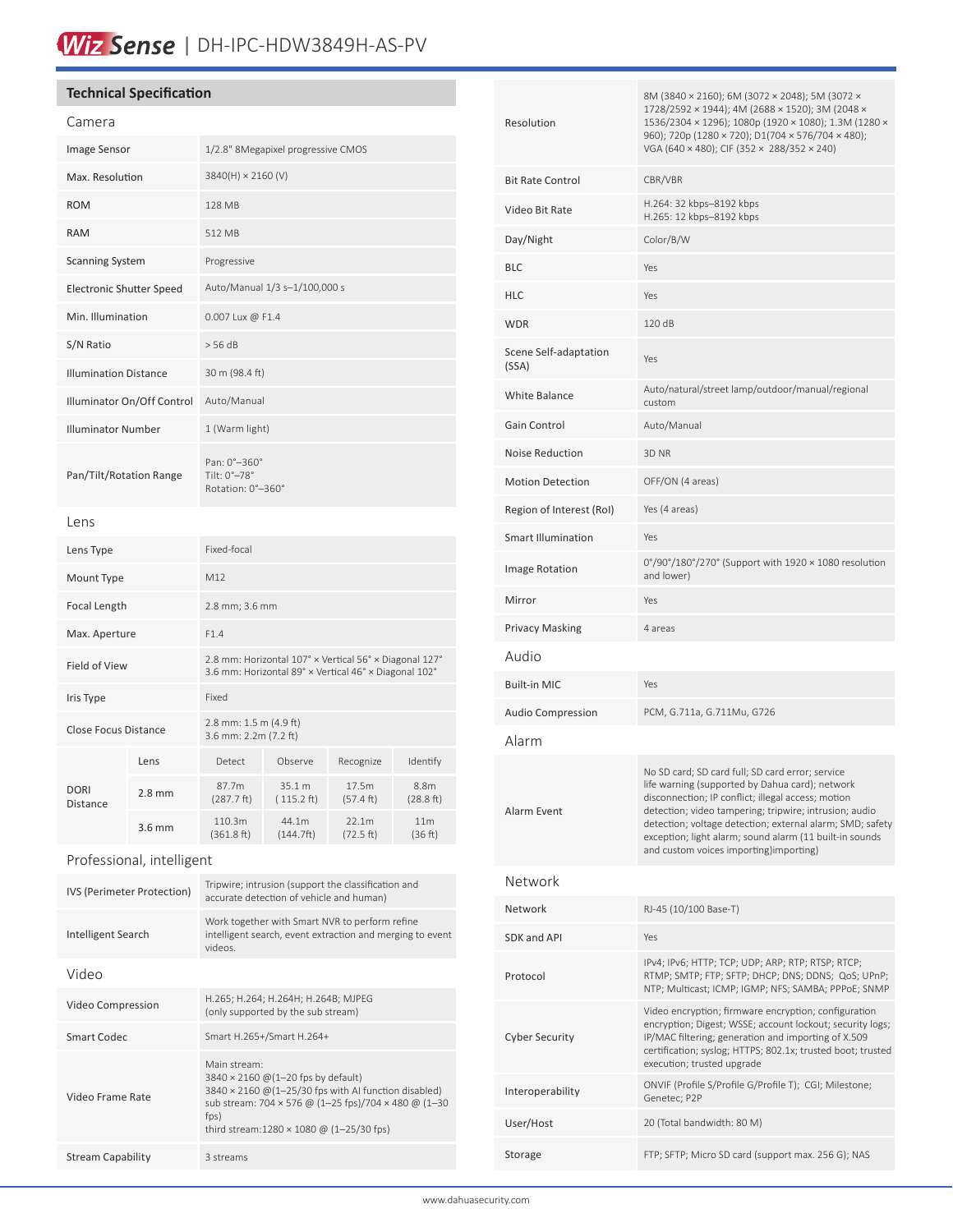### Wiz Sense | DH-IPC-HDW3849H-AS-PV

| <b>Browser</b>              | IE: IE8 and later<br>Chrome<br>Firefox<br>Safari: Safari 12 and later                                                                                                                           |  |
|-----------------------------|-------------------------------------------------------------------------------------------------------------------------------------------------------------------------------------------------|--|
| Management Software         | Smart PSS; DSS; DMSS                                                                                                                                                                            |  |
| Mobile Phone                | IOS: Android                                                                                                                                                                                    |  |
| Certification               |                                                                                                                                                                                                 |  |
| Certification               | CE-LVD: EN62368-1<br>CE-EMC: Electromagnetic Compatibility Directive<br>2014/30/EU<br>FCC: 47 CFR FCC Part 15, Subpart B                                                                        |  |
| Port                        |                                                                                                                                                                                                 |  |
| Audio Input                 | 1 channel (RCA port)                                                                                                                                                                            |  |
| Audio Output                | 1 channel (RCA port)                                                                                                                                                                            |  |
| Alarm Input                 | 1 channel in: 5mA 3V-5V DC                                                                                                                                                                      |  |
| Alarm Output                | 1 channel out: 300mA 12V DC                                                                                                                                                                     |  |
| Power                       |                                                                                                                                                                                                 |  |
| Power Supply                | 12V DC/PoE (802.3af)                                                                                                                                                                            |  |
| Power Consumption           | Basic power consumption: 3.1W (DC12V); 3.5W (POE)<br>Max. power consumption (WDR + H.265 + red and blue<br>lights flashing alternately + warm light + sound alarm):<br>7.8W (DC12V); 8.2W (POE) |  |
| Environment                 |                                                                                                                                                                                                 |  |
| <b>Operating Conditions</b> | -40°C to +60°C (-40°F to +140°F)/Less than 95% RH                                                                                                                                               |  |
| <b>Storage Conditions</b>   | -40°C to +60°C (-40°F to +140°F)                                                                                                                                                                |  |
| <b>Protection Grade</b>     | <b>IP67</b>                                                                                                                                                                                     |  |
| Structure                   |                                                                                                                                                                                                 |  |
| Casing                      | Metal                                                                                                                                                                                           |  |
| <b>Dimensions</b>           | $\Phi$ 122.0 mm × 110.9 mm (4.8" × 4.4")                                                                                                                                                        |  |
| Net Weight                  | 754 g (1.7 lb)                                                                                                                                                                                  |  |
| <b>Gross Weight</b>         | 915 g (2.0 lb)                                                                                                                                                                                  |  |
|                             |                                                                                                                                                                                                 |  |

| 8MP<br>Camera | PFB205W             | Wall Mount                                            |
|---------------|---------------------|-------------------------------------------------------|
|               | PFB <sub>220C</sub> | <b>Ceiling Mount</b>                                  |
|               | <b>PFA152-F</b>     | Pole Mount                                            |
|               | <b>PFM321D</b>      | 12V DC 1A Power Adapter                               |
|               | LR1002-1ET/1EC      | Single-port Long Reach Ethernet over<br>Coax Extender |
|               | <b>PFM900-E</b>     | Integrated Mount Tester                               |
|               | <b>PFM114</b>       | TLC SD Card                                           |

#### **Accessories**

#### **Optional**



PFA152-E Pole Mount

Tester

PFA137 Junction Box





Ceiling Mount



PFM321D 12V DC/1A Power Adapter





LR1002-1ET/1EC Single-port Long Reach Ethernet over Coax Extender

à



PFM900-E Integrated Mount

PFM114 TLC SD Card



| <b>Ordering Information</b> |                        |                                                                                          |  |  |
|-----------------------------|------------------------|------------------------------------------------------------------------------------------|--|--|
| Type                        | Model                  | Description                                                                              |  |  |
| 8MP<br>Camera               | DH-IPC-HDW3849HP-AS-PV | 8MP Full-color Active Deterrence<br>Fixed-focal Eyeball WizSense<br>Network Camera, PAL  |  |  |
|                             | DH-IPC-HDW3849HN-AS-PV | 8MP Full-color Active Deterrence<br>Fixed-focal Eyeball WizSense<br>Network Camera, NTSC |  |  |
|                             | IPC-HDW3849HP-AS-PV    | 8MP Full-color Active Deterrence<br>Fixed-focal Eyeball WizSense<br>Network Camera, PAL  |  |  |
|                             | IPC-HDW3849HN-AS-PV    | 8MP Full-color Active Deterrence<br>Fixed-focal Eyeball WizSense<br>Network Camera, NTSC |  |  |
|                             | <b>PFA137</b>          | Junction Box                                                                             |  |  |

Junction Mount Wall Mount Pole Mount(Vertical)